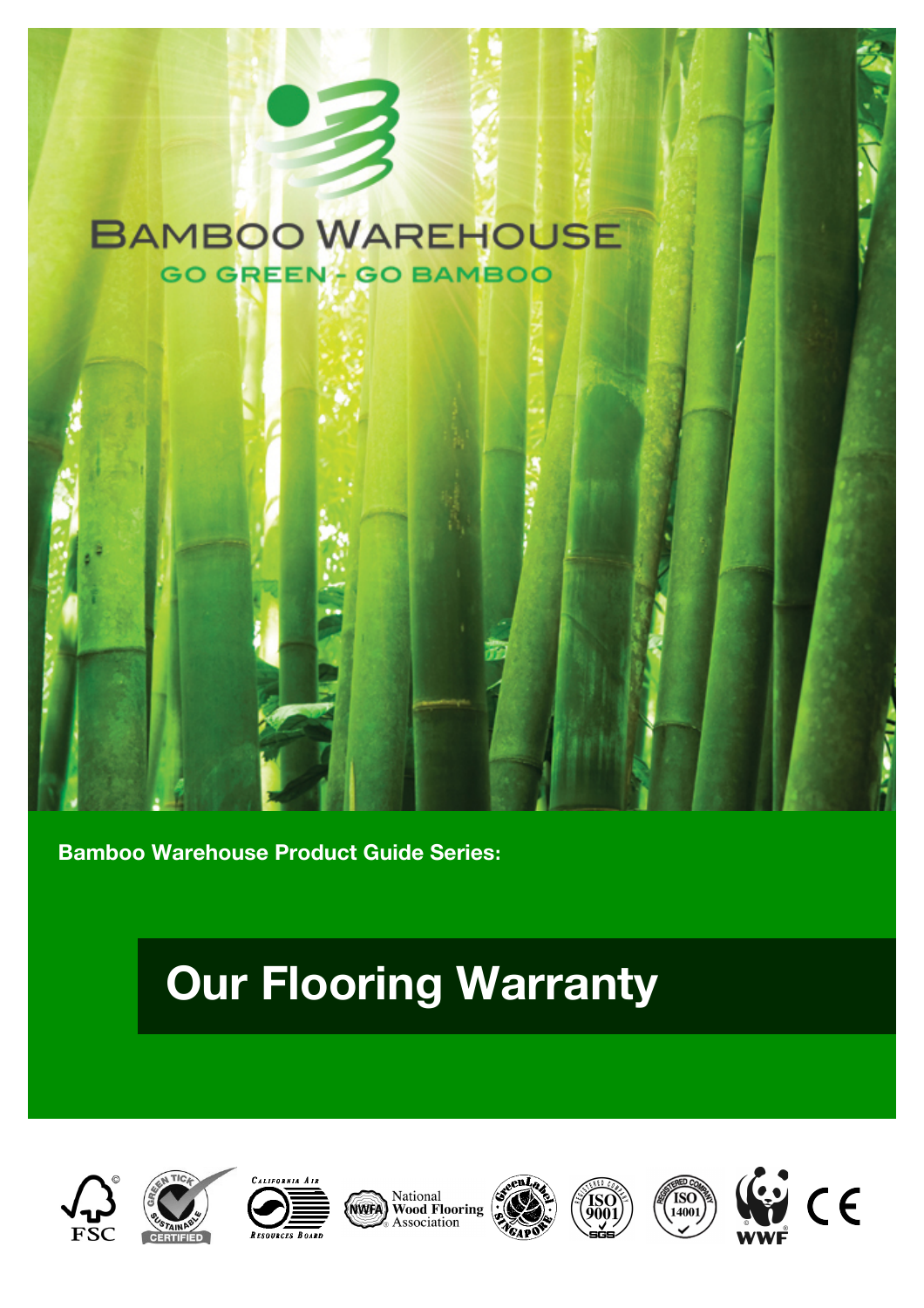

## **Bamboo Warehouse Flooring Warranty:**

**Lifetime Structural Warranty** BAMBOO WAREHOUSE warrants that they will replace, less the recommended five per cent allowance for installation waste, any planks with defective bonding, at no cost to you, the original end-consumer, as long as you own your home. **BAMBOO WAREHOUSE** is not responsible for accidental moisture problems such as dishwasher, toilet, and bathtub overflows. You, the original end-consumer, are protected from separation within the laminated boards.

**25 / 10-Year Pre-Finish Warranty BAMBOO WAREHOUSE** warrants that the aluminum oxide pre-finish on the bamboo flooring will not wear through for 25 years from the date of purchase in residential applications and 10 years in commercial applications, subject to the provisions in this document. Moldings are not covered. Our installation and maintenance instructions must be followed as a condition for this warranty to have effect.

This warranty excludes any indentations, scratches, or damage caused by lack of proper maintenance, misuse, excessive heat or excessive dryness, negligence, spiked heel shoes, pets, insects, water, moisture, erosion, pebbles, sand, other abrasives, insufficient protection on furniture, wet mopping, or failure to follow all the written maintenance instructions.

The vendor cannot be held responsible for damage to newly installed floors by other trades or by the consumer or conditions beyond **BAMBOO WAREHOUSE** control. Protect floors when moving furniture or when equipment or appliances are left standing on newly installed floors. Natural floors, due to their nature, are subject to seasonal contraction and expansion. It is the customer's responsibility to provide and maintain necessary humidity levels. - 40% - 60% RH

All resilient floors are subject to indentations by furniture and other objects (e.g. women's stiletto heels that have too small a bearing surface). Owners are advised to protect new floors with suitable furniture rests.

In areas where bamboo flooring is to be installed, the sub-floors must be smooth, level, clean, free of contaminates, and dry. You shall be responsible for the performance of the sub-floor. These warranties are applicable to the original end-consumer only and are non-transferable. This Warranty does not cover damage or defects resulting from or in any way attributable to:

- » Improper storage, handling or installation of the Flooring (including improper installation of joists and sub-flooring or improper surface preparation);
- » Abuse, lack of maintenance, neglect, abnormal use or misuse, negligence, application of solvents, corrosives or other chemicals to the Flooring, color change, fading or damage due to exposure to the sun, excessive pivot and point-loads, spike-heeled shoes, unpadded furniture feet, water, damage from sand, pebbles or other abrasives, or other unintended uses;
- » Insect infestation after shipment from point of origin;
- » Stains and finishes;